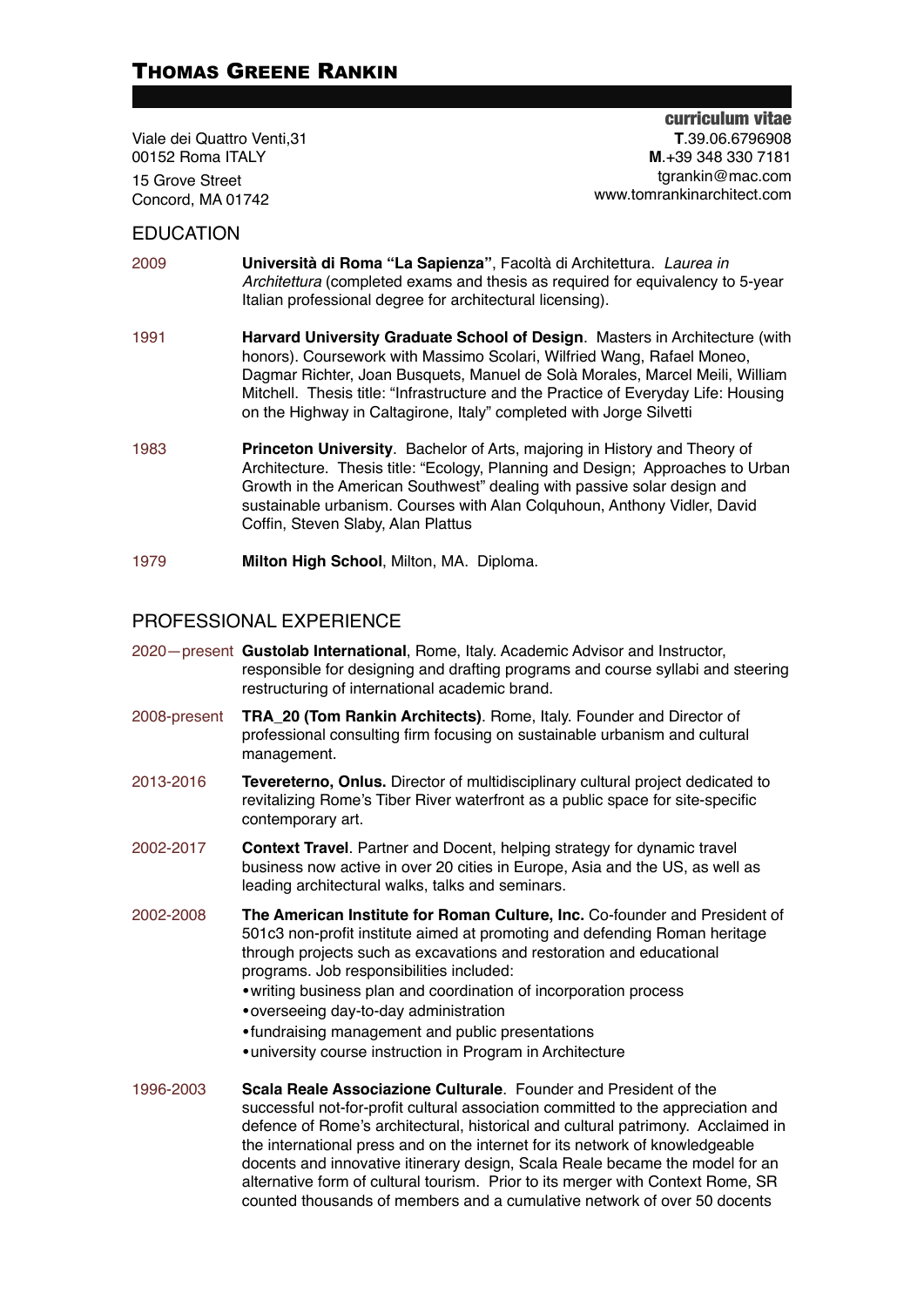- 1992-1999 Business and Language consulting for Italian companies: **Alitalia** (worked directly with CEO), **Autostrade, Spa** (worked directly with CEO), **Aeroporti di Roma** (worked directly with CEO), **BNL**, Archivio Alighieri-Boetti, ESRI Italia, Università di Roma, Secret Walks, and more.
- 1992-1999 Translations for Italian publications, films and television.

## DESIGN PRACTICE

| 2008-present | TRA_20 (Tom Rankin Architects). Rome, Italy. Projects have included, plans<br>for the revitalization of, and numerous renovations.                                                                                            |
|--------------|-------------------------------------------------------------------------------------------------------------------------------------------------------------------------------------------------------------------------------|
|              | • Porta Portese Urban Makeover. Project for the transformation of under-utilized<br>urban area as a center for material re-use                                                                                                |
|              | • Center for Compact Urbanism in Castelvecchio Calvisio, Abruzzo                                                                                                                                                              |
|              | • Sustainable Urban Mixed Use proposal for Ex Mira Lanza Marconi area                                                                                                                                                         |
|              | • Car-free City: Rome, theoretical projects for urban transformations                                                                                                                                                         |
| 2004-2005    | The American Institute for Roman Culture, Inc. Site architect for Rome<br>Forum Excavation.                                                                                                                                   |
|              | • Measured, photographed and produced manual and digital drawings of<br>archaeological sites and finds.                                                                                                                       |
|              | • Produced rough 3D CAD model of dig site for use in evaluation of hypotheses                                                                                                                                                 |
| 1992-2004    | Independent architectural practice, Rome. Interior design and furniture<br>production<br>Projects included:                                                                                                                   |
|              | . Design-build projects for offices and teaching facilities of AIRC in four different<br>locations throughout Rome                                                                                                            |
|              | . Offices of Gemini Consulting, Milan (with Arch. Cino Zucchi). 1500 m2<br>complete renovation for innovative consulting firm. Design strategy aimed at<br>providing flexible, campus-like workspaces and domestic atmosphere |
|              | • Atrium House in San Gemini, Umbria. Brought through design development<br>phase project for 300 m2 independent rural house in masonry and wood                                                                              |
|              | • Custom Furnishings for house in Fiano Romano, Lazio                                                                                                                                                                         |
|              | • Competition entry for Europan sustainable design award.                                                                                                                                                                     |
|              | • Interior renovation of 50 m2 apartment near Termini Station                                                                                                                                                                 |
|              | • Interior renovation, including custom furniture, of 100 m2 apartment near<br><b>Termini Station</b>                                                                                                                         |
|              | . Interior renovation including custom furniture, of 85 m2 apartment in<br>Monteverde                                                                                                                                         |
|              | • Interior renovation of 65 m2 apartment in Terracina, Italy                                                                                                                                                                  |
|              | . Design development for residential prototype, Worcester, MA                                                                                                                                                                 |
| 1993         | <b>E.R. International</b> Designer and draftsperson for new villa designs in Rome<br>and Saudi Arabia                                                                                                                         |
| 1992         | Studio Massimiliano Fuksas, Rome. Designer and draftsperson. Team leader<br>for invited competition to design pedestrian bridge in Paris, working closely with<br>Fuksas and Ove Arup Engineers                               |

1991 **Wilfried Wang**, architect, Cambridge MA. Designer and draftsperson for Berlin Amerika Gedenkbibliothek Addition Competition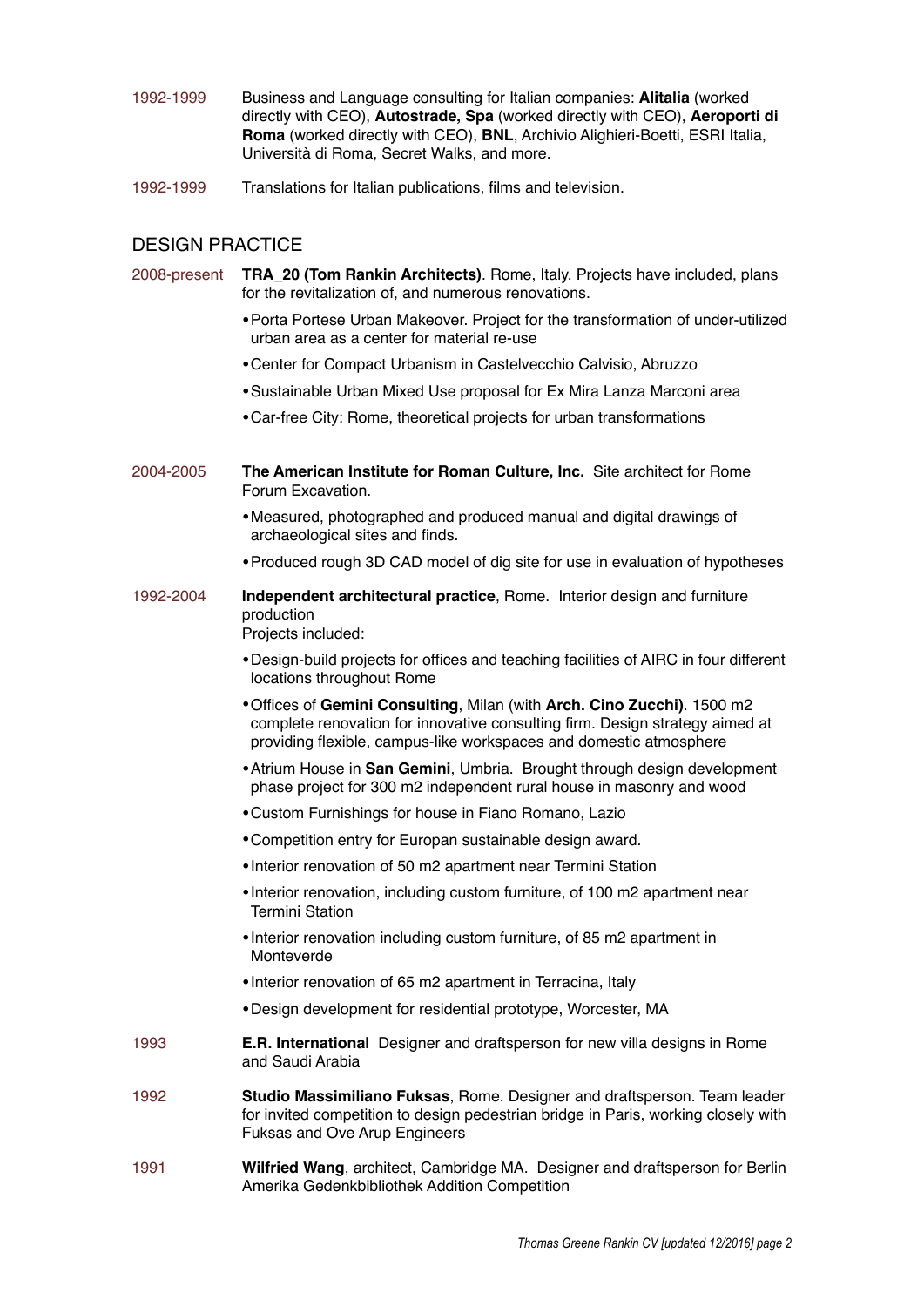| 1990            | Leers Weinzapfel Architects, Boston. Designer and draftsperson for<br>courthouse project                                                                                                                                                                                                                       |
|-----------------|----------------------------------------------------------------------------------------------------------------------------------------------------------------------------------------------------------------------------------------------------------------------------------------------------------------|
| 1990            | William Rawn Associates, Boston. Model construction for Tanglewood Concert<br>Hall                                                                                                                                                                                                                             |
| 1990            | D.W. Arthur, architect. Designer and draftsperson, responsible for design<br>development and working drawings for office renovations in Boston                                                                                                                                                                 |
| 1987-89         | Stephen Tise Associates, Brookline, MA. Designer and draftsperson.<br>* Conversion of abandoned mill to 90-units of elderly housing, Gardner MA<br>*25 unit condominium development, Brookline, MA<br>* Office design, Boston                                                                                  |
| 1986            | Carlo Severati, architect. Worked on design for environmentally sustainable<br>vacation homes in Sardinia                                                                                                                                                                                                      |
| 1984-85         | Boston Architectural Team, Chelsea, MA<br>* Design proposal for 30 story tower in North Station area, Boston<br>* Office renovation, build-outs                                                                                                                                                                |
| 1982            | Arcosanti, Cordes Junction, Arizona. Summer internship with Italian Architect<br>Paolo Soleri in experimental project in sustainable urbanism                                                                                                                                                                  |
|                 | • Trained and worked in concrete                                                                                                                                                                                                                                                                               |
|                 | • Learned welding and assembled steel doors and windows                                                                                                                                                                                                                                                        |
|                 | • Attended seminars with Paolo Soleri                                                                                                                                                                                                                                                                          |
| <b>TEACHING</b> |                                                                                                                                                                                                                                                                                                                |
| 1993-present    | Università di Roma, La Sapienza Faculty of Engineering. Lecturer. "Ecological<br>Urbanism" required course for all 3rd year Environmental Engineering students.<br>Seminars on New Technologies in Architecture, Information, Communication<br>and Transportation.                                             |
| 2008-present    | California Polytechnic State University. Rome Program Coordinator<br>(2008-2010) and Instructor (2008-present) Courses:<br>* Rome as a Laboratory for Sustainable Design<br>* Architectural Design Studio<br>* History of Architecture in Rome<br>* Urban Design<br>*Organized student travel throughout Italy |
| 2008-present    | Iowa State University. Rome Program. Instructor. courses:<br>• ARCH486 Urban Identity, Architecture and Film (co-instructor with Pia<br>Schneider)<br>• Art History: Art in Rome                                                                                                                               |
| 2021-present    | Gustolab International. Academic Advisor and instructor for University of<br>Illinois Urbana Champagne, EURO199 "Smart Cities"                                                                                                                                                                                 |
| 2020-present    | ISAR International Summer School in Architecture, Roman Forum, 18-28<br>June 2020, and Castelvecchio Calvisio, July 17-27, 2020                                                                                                                                                                                |
| 2010-2013       | University of Minnesota Rome Program at Accent. Coordinator for Design<br>and Architecture. Courses:                                                                                                                                                                                                           |
|                 | • Architectural Design Studio                                                                                                                                                                                                                                                                                  |
|                 | • Sustainable Cities                                                                                                                                                                                                                                                                                           |
|                 | • Accompanied student travel in Barcelona, Veneto and Abruzzo.                                                                                                                                                                                                                                                 |
| 2011            | University of Southern California, Summer Course in Sustainable Cities and<br>Engineering.                                                                                                                                                                                                                     |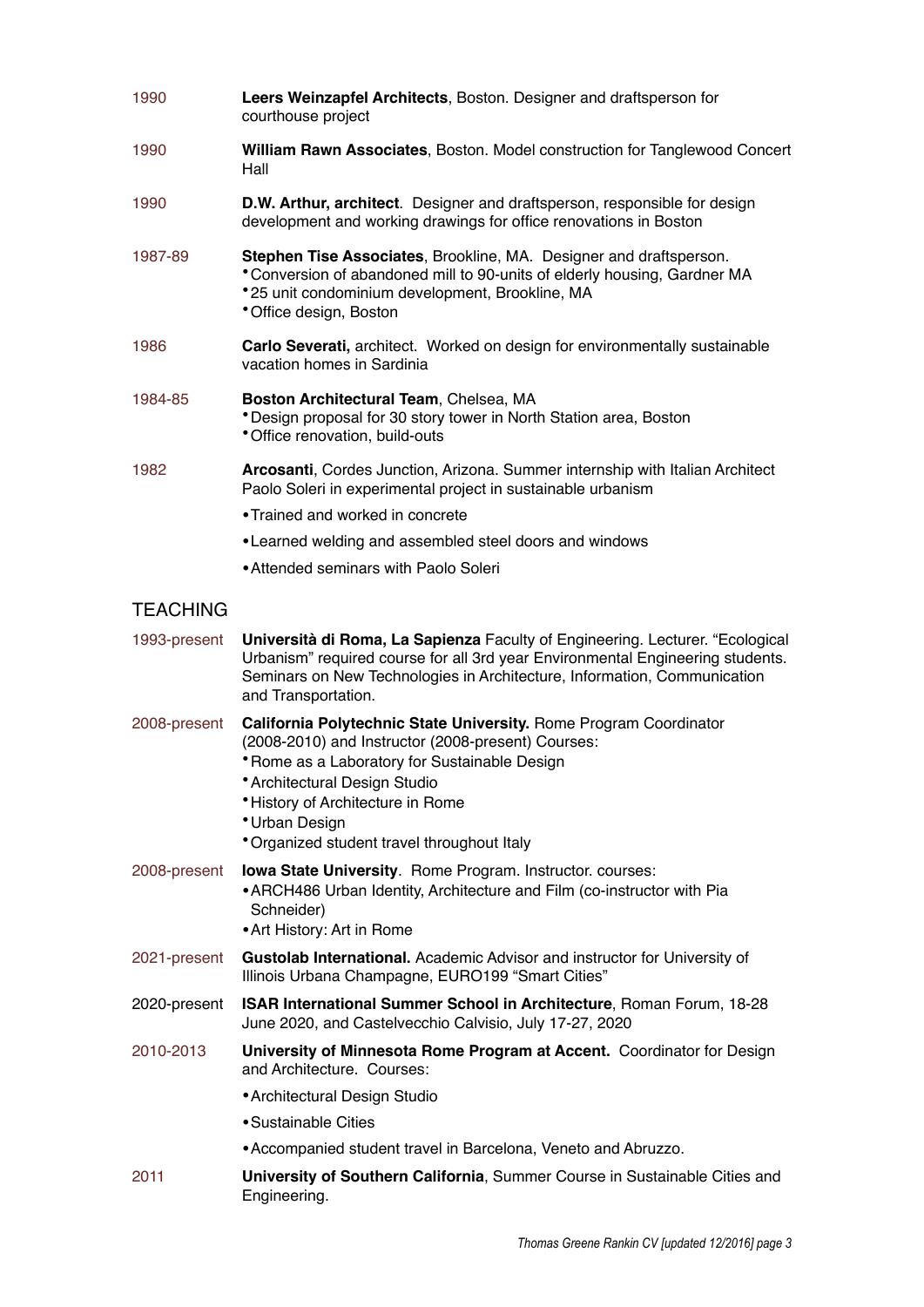| 2007-present | University of Idaho, Rome lectures as part of Italy Architecture and Drawing<br>Program of Prof. Matt Brehm.                                                                                                                                                                                                                                                                                                                                                                                                                                                                                                                                        |
|--------------|-----------------------------------------------------------------------------------------------------------------------------------------------------------------------------------------------------------------------------------------------------------------------------------------------------------------------------------------------------------------------------------------------------------------------------------------------------------------------------------------------------------------------------------------------------------------------------------------------------------------------------------------------------|
| 2010         | American University of Rome. Adjunct Professor of Art History. Courses:<br>∙Roman Art<br>• Arts of Modernity                                                                                                                                                                                                                                                                                                                                                                                                                                                                                                                                        |
| 2008-2009    | Northeastern University Rome Program. Instructor. courses:<br>* Architectural Design. Planned and coordinated course.<br><i>*</i> Travel. Accompanied students on trips to Campania and Tuscany                                                                                                                                                                                                                                                                                                                                                                                                                                                     |
| 2005-2008    | <b>American Institute for Roman Culture</b> , Professor, Courses:<br>• Rome as a Laboratory for Sustainable Design.<br>• Architectural Design Studio<br>• History of Architecture in Rome,<br>. Organized student travel throughout Italy                                                                                                                                                                                                                                                                                                                                                                                                           |
| 2004 to 2006 | John Cabot University, Rome. Department of Art History.<br>Courses taught:<br>• AH223 "Art and Architecture of the Roman Empire"<br>• AH290 "Ancient Roman Monuments"                                                                                                                                                                                                                                                                                                                                                                                                                                                                               |
| 1991-present | Guest critic and lecturer for various North American architecture and humanities<br>programs in Rome, .<br>•Ozyegin University, Istanbul (5/2020)<br>• University of Washington (Engineering Rome)<br>• University of Waterloo<br>• Penn State University<br>• Rensselaer Polytechnic<br>• Rhode Island School of Design<br>• Cornell University<br>• University of Manitoba<br>• Andrews College<br>• Architecture Association<br>• Simon Fraser University<br>• Bryant University<br>• University of Idaho<br>• ETH, Zurich<br>• Miami University, OH<br>• Pratt University<br>• Temple University<br>• Yale University Rome Architecture Program |
| 1990-91      | Harvard University Graduate School of Design. Teaching assistant to Prof.<br>Jorge Silvetti.<br>. Organized and directed three student trips to Sicily.<br>. Oversaw logistics for month-long Harvard architectural measurement and<br>drawing project in Caltagirone, Sicily.<br>. Designed with Sam Trimble and organized exhibit of student work in<br>Caltagirone.                                                                                                                                                                                                                                                                              |
| 1989         | Harvard University Graduate School of Design. Teaching assistant to Prof.<br>Peter Forbes.                                                                                                                                                                                                                                                                                                                                                                                                                                                                                                                                                          |
| 1989-91      | Harvard University Graduate School of Design. Translator and interpreter for<br>visiting architects including Aldo Rossi and Mario Botta.                                                                                                                                                                                                                                                                                                                                                                                                                                                                                                           |

# AWARDS

2015 Still Sustainable City Blog awarded Guardian Cities' **"Best Italian City Blog"** *Thomas Greene Rankin CV [updated 12/2016] page 4*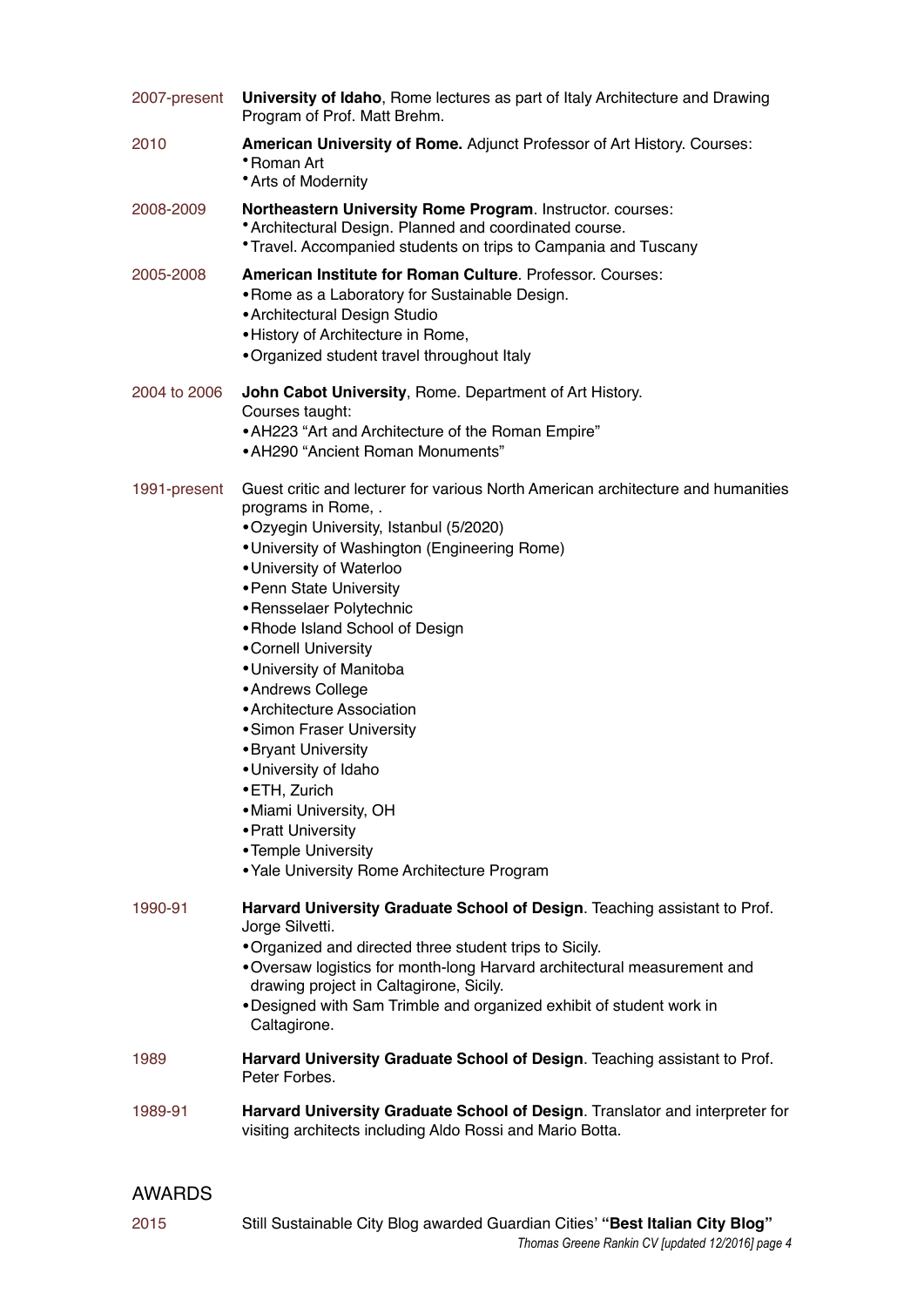- 2014 Invited participant to Rockefeller Foundation, **100 Resilient Cities** Agenda Setting Workshop (at Pelanda, Roma, 4-5 June 2014)
- 2012 Selected for participation in Grand Tour 2012 Conference at Universita' di Roma Tor Vergata.
- 2011 **Center for Compact Cities** proposal included for consideration in reconstruction plans of Castelvecchio Calvisio.
- 2010 Grant awarded for Borgo Abruzzo project by American University of Rome.
- 2009 Selected for participation in **Biennale Spazio Pubblico**, Rome.
- 2003 Rome's Superintendence of Cultural Heritage granted the American Institute for Roman Culture concession to excavate and analyze archaeological site in Roman Forum.
- 2001 Bottom Line Magazine awarded Scala Reale "Best Tours in Rome" Scala Reale also selected for feature in New York Times, Conde Naste and other press.
- 1991 Fulbright Fellowship in Architecture to study in Rome. Topic: "Neorealism and Post-war Housing in Rome's Periphery" Advisors: Jorge Silvetti and Giorgio Ciucci. Documented projects by Ridolfi, Libera, de Renzi and Muratori, Fiorentino and others.
- 1990 PA Award, as component of team of Prof. Jorge Silvetti for research contribution of Caltagirone project
- 1989 Montreal Design Charette, selected to represent Harvard University in a weeklong Charette to design new Montreal courthouse.

#### MEMBERSHIPS

| 2018         | Member, Agenda Tevere Onlus                                                                                                                                                        |
|--------------|------------------------------------------------------------------------------------------------------------------------------------------------------------------------------------|
| 2015         | Member, TEVERETERNO Onlus                                                                                                                                                          |
| 2015         | Founding Member and Director of Outreach and Communications for the<br>International Society for Archaeology, Art and Architecture of Rome<br>(isarome.org) Vice-President 2019-21 |
| 2016         | Member, Associazione Salvaciclisti.                                                                                                                                                |
| 2012         | Member of Editorial Board of E-journal FORMA CIVITATIS                                                                                                                             |
| 2012         | Ordine degli Architetti di Roma, Registered Member n. 20989                                                                                                                        |
| 2012         | Selected member of coordinating committee, Comitato di Quartiere Monteverde<br>Quattro Venti                                                                                       |
| 2011         | FAI.(Fondo Ambiente Italiano) Member                                                                                                                                               |
| 2011         | BiciRoma. Member                                                                                                                                                                   |
| 2010         | Zeitgeist Movement, Roma. Member                                                                                                                                                   |
| 2009         | Legambiente. Member                                                                                                                                                                |
| 2008-2011    | AACUPI, Representative of Cal Poly State University                                                                                                                                |
| 1995-2002    | Touring Club Italiano, Member                                                                                                                                                      |
| 2005-present | Harvard Club of Rome, Member                                                                                                                                                       |
| 2010-present | Princeton Club of Rome, Member                                                                                                                                                     |
|              |                                                                                                                                                                                    |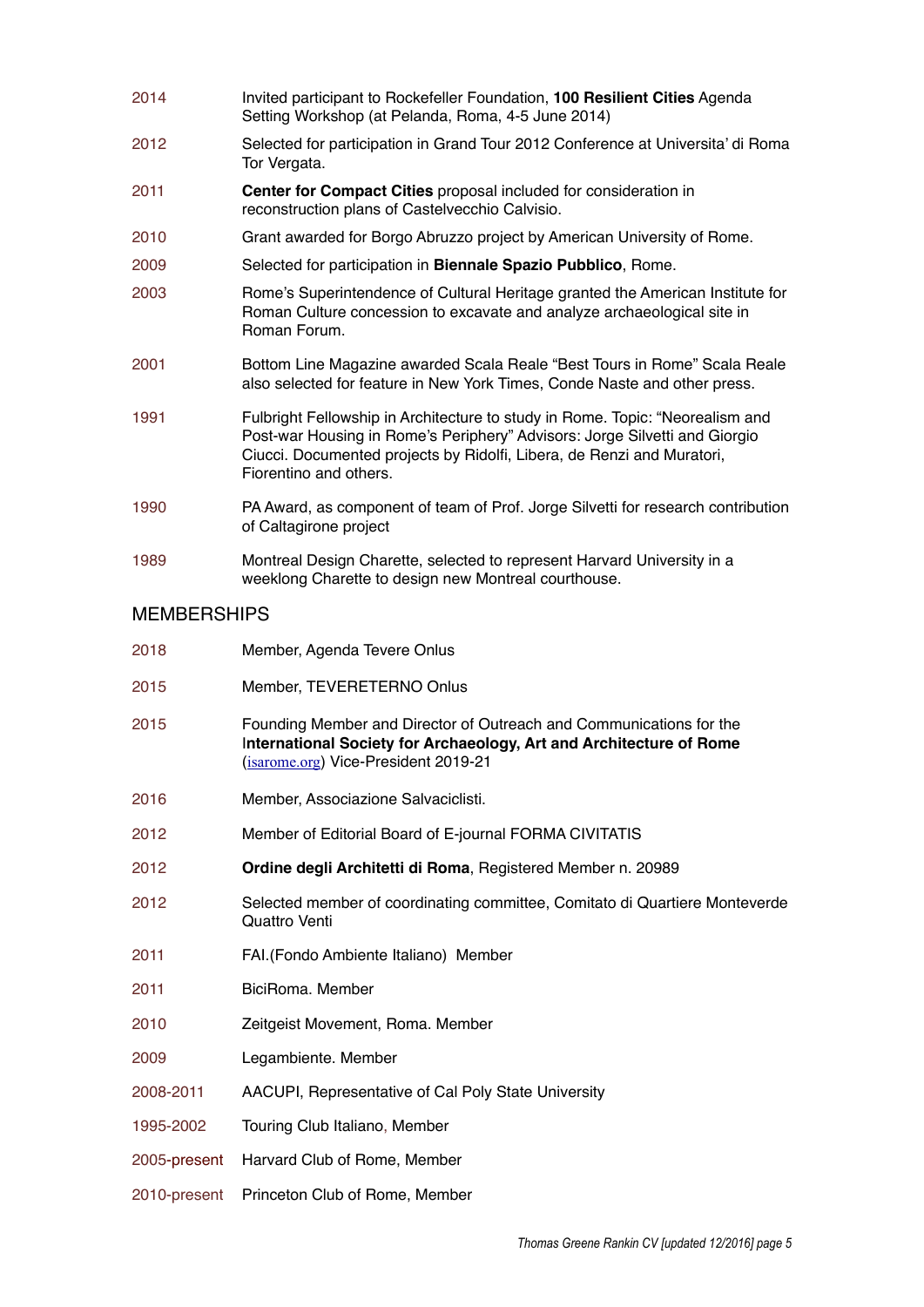### 1983-present Boston Athenaeum, Proprietor

#### Additional Educational Experiences:

| 1987 | Enrolled in courses at Università di Roma "La Sapienza", Facoltà di Architettura |
|------|----------------------------------------------------------------------------------|
|      | with Costantino Dardi, Manieri-Elia, Enrico Guidoni.                             |

- 1985 Italian Language courses at Universita' per Stranieri, Perugia
- 1978 Harvard Summer School. Course in Political Science
- 1977 MIT Summer Program in Appropriate Technology

# PUBLICATIONS and PRESENTATIONS

| 2021 | AACCP (Architecture, Archaeology and Contemporary City Planning)<br>symposium with Dynamic Research on Urban Morphology (DRUM) Laboratory<br>Özyegin University in Istanbul, Turkey April 26th-May 2nd, 2021<br>Co-coordinated Rome Session and presented 3 papers: Horrea Agrippiana: An<br>On-Site Tour of the ISAR Excavation and Architecture, The stratigraphic ramp in<br>the Horrea Agrippiana, and Borgo Abruzzo: New Vitality for Depopulated<br>Villages. |
|------|---------------------------------------------------------------------------------------------------------------------------------------------------------------------------------------------------------------------------------------------------------------------------------------------------------------------------------------------------------------------------------------------------------------------------------------------------------------------|
| 2021 | "Sustainable Travel and the Theatre of Marcellus" Talk for Labrys Reisen at<br>Rijksmuseum van Oudheden 12 April 2021                                                                                                                                                                                                                                                                                                                                               |
| 2021 | Interview on CBS news about Fascist-era monuments.: https://<br>www.cbsnews.com/video/exploring-romes-relationship-with-its-monuments/#x                                                                                                                                                                                                                                                                                                                            |
| 2021 | Conversation with Architects on Rome Series launched: https://tinyurl.com/<br>y623kwst                                                                                                                                                                                                                                                                                                                                                                              |
| 2020 | "Compact Cities, Broadband Villages, Rural Urbanism" and other presentations<br>as part of the ISAR International Summer School in Architecture, Castelvecchio<br>Calvisio, July 17-27, 2020.                                                                                                                                                                                                                                                                       |
| 2019 | Invited to contribute to Venice Architecture Biennale. "Water and People in<br>Rome: A Proposal for Venice Biennale" https://youtu.be/hgmh6RBurf8                                                                                                                                                                                                                                                                                                                   |
| 2019 | "Culture Meets Ecology in Public Space" in Art and Economics in the City: New<br>Cultural Maps, Caterina Benincasa (a cura di), Gianfranco Neri (a cura di)<br>Transcript Verlag; 1 edizione.                                                                                                                                                                                                                                                                       |
| 2018 | Tiber Sketching, limited edition publication of drawings, Rome, Italy.                                                                                                                                                                                                                                                                                                                                                                                              |
| 2018 | "The History of Wastefulness: Rubbish Through The Ages," BBC World Service<br>https://www.bbc.co.uk/programmes/w3csy52s                                                                                                                                                                                                                                                                                                                                             |
| 2018 | Rankin, T. (2018) "Art as a catalyst to activate public space: the experience of<br>'Triumphs and Laments' in Rome", The Journal of Public Space, 3(3), pp.<br>139-148. doi: https://doi.org/10.32891/jps.v3i3.1137.                                                                                                                                                                                                                                                |
| 2018 | Triumphs and Laments, Curated Exhibit of works by William Kentridge for the<br>project to revitalize Rome's urban riverfront.                                                                                                                                                                                                                                                                                                                                       |
| 2018 | "The Central Edge: Designing Rome's Urban Riverfront" presented at XVII<br>Seminario di Architettura e Cultura Urbana - Camerino                                                                                                                                                                                                                                                                                                                                    |
| 2016 | I Ponti di Roma Exhibit of watercolor drawings, Antica Libreria Cascianelli,<br>Rome.                                                                                                                                                                                                                                                                                                                                                                               |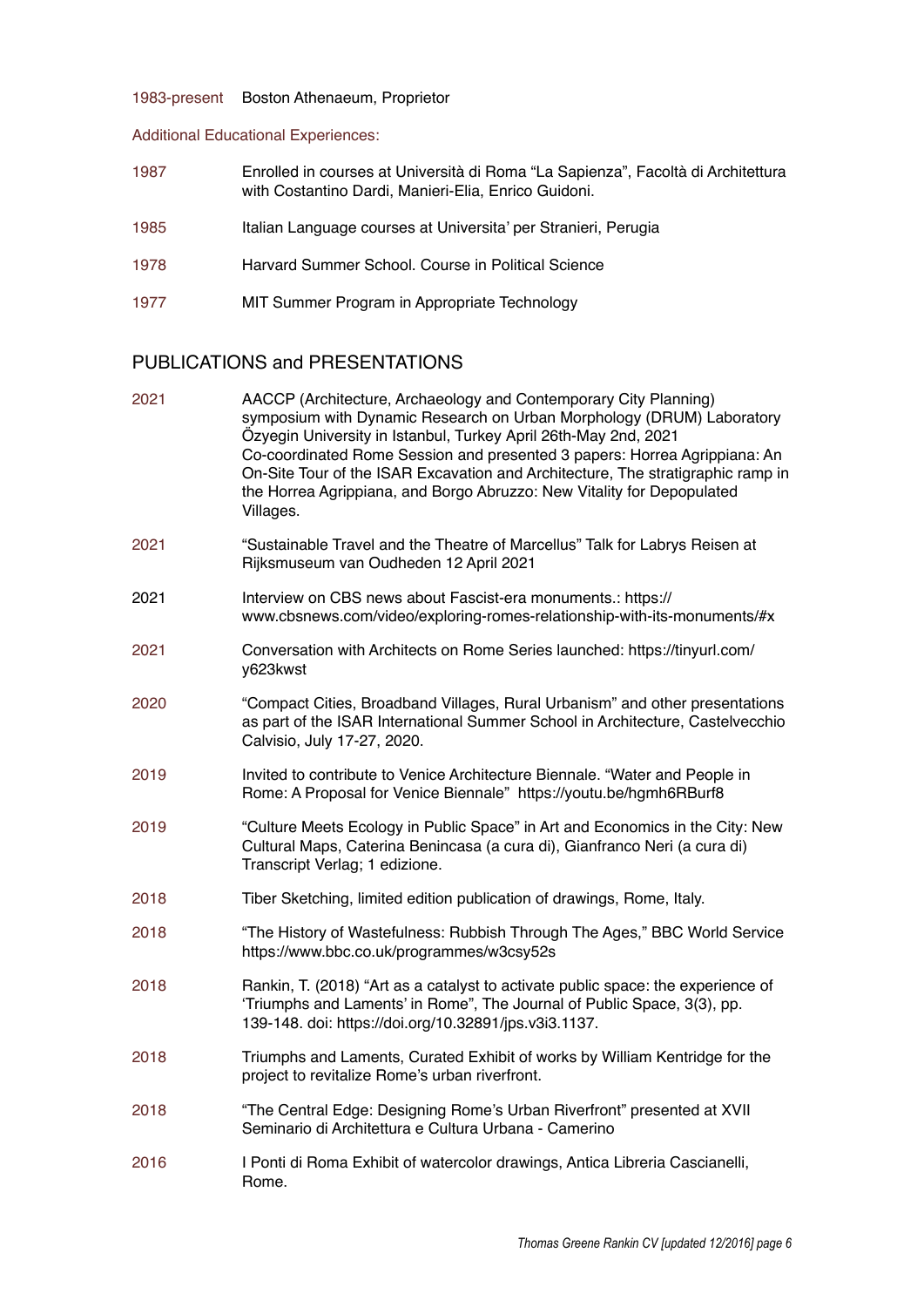2016 "From Rationalism to Neo-Realism" Lecture at Fulbright Commission Inaugural Meeting, La Sapienza, Rome. 2015 Rome Works: An Architect Explores the World's Most Resilient City. Peruzzi Press. 2015 EcoWeek Book #1. 50 Voices for Sustainability http://ecoweekorg.wix.com/ ecoweekbook#!book/c236 "A Place for Re-Use in Rome's Via Portuense." 2014 "Spaces of Re-use, Re-use of Space" in Annals of Biennale dello Spazio Pubblico https://issuu.com/biennalespaziopubblicoroma/docs/a4\_rigenerazione 2013 "Urban Space and the Tiber River" at Fulbright Meeting and Orientation, Centro Studi Americani, Roma (October 2013) 2013 "ENERGY. Oil and Post-oil Architecture and Grids" in Journal of the Society of Architectural Historians Vol. 72, No. 4 (December 2013) 2012 "Re-use of Space, Spaces of Re-use" Invited speaker at Eco-Week opening events at the Casa dell'Architettura. 2012 Invited to present to Fulbright Commission Inaugural Meeting, Centro Studi Americani. 2012 Featured speaker for Transport Planning department of Espoo, Finland, Rome Study Trip. 2011 Consulted on script for Rick Steves' rewrite of "Rome through the Ages" documentary series. 2011 "Graffiti: prioritizing the battle for civic respect" and "New Architecture in Barcelona" and numerous translations in Exibart.com 2011 Invited speaker at "Sustainable Cultural Heritage" conference, American University of Rome and British School of Rome. Nov. 2011. 2011 Invited speaker at University of Minnesota, Minneapolis, for three lectures on Rome. 2011 Exhibit of watercolor drawings "Castelvecchio Calvisio Vista dagli Occhi del Mondo", Palazzo del Capitano, Castelvecchio Calvisio, Abruzzo. July-Oct. 2011 "Un Progetto per l'Abruzzo" presented at University of Pescara, 12 January. 2011 Invited speaker "Recupero sostenibile di un borgo medievale colpito dal sisma: Castelvecchio Calvisio" presented at San Vito Romano "Città e Paesaggio" conference 6 July 2011. 2011 Visiting Critic prof. Strappa. CdL SAC, University of Rome La Sapienza, 18 June 2011. 2011 Invited speaker at Fulbright orientation meeting, "Introduction to Contemporary Architecture in Rome" at Ministero degli Affari Esteri, 24 October 2011. 2010 Published book: Il Progetto Borgo Abruzzo a Castelvecchio Calvisio (Publicazioni Exorma, 2010) 2010 "Spaces of Re-use, Re-use of Space" presented at the Biennale Spazio Pubblico, Rome. Published in CD "Inserto di Urbanistica Informazioni" n. 239-240 del 2011, ISSN 0392-5005. 2010 "Informed Navigators vs. the City" in Perkins, Samantha, Know-where (tbp) 2010 Guest speaker on urban planning for "Casalina 23" conference, 18 June 2010.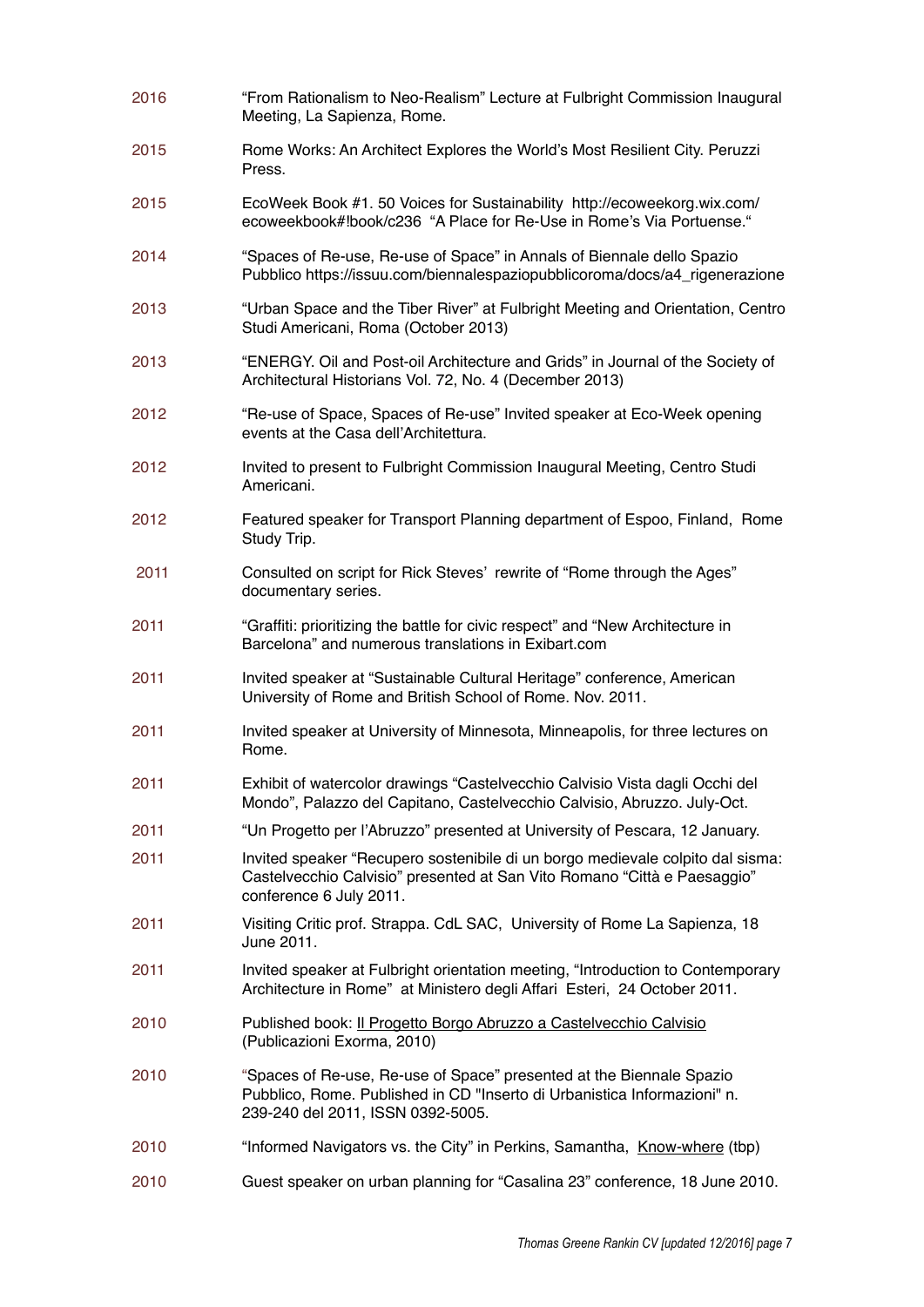| 2011          | Talk on "Roma Caput Mundi" presented to Avicenna WorldClass, Amsterdam<br>during Rome Program.                                                                                                                                                                                                     |
|---------------|----------------------------------------------------------------------------------------------------------------------------------------------------------------------------------------------------------------------------------------------------------------------------------------------------|
| 2010          | Foreign Architects Rome, responsible for exhibit of Cal Poly Rome Program at<br>Tempio di Adriano for 2010 Festa dell'Architettura.                                                                                                                                                                |
| 2010          | CNN Future Cities documentary, interviewed for Rome episodes on urban<br>sustainability                                                                                                                                                                                                            |
| 1993-present  | Presented talks on Rome, Architecture and Sustainability to various<br>organizations (Fulbright Association, Harvard Club of Italy, Princeton Club of<br>Rome, World Bank, American Women's Association, Boston Athenaeum,<br>Berkeley Continuing Education, Los Angeles Time Board, Bulgari, Inc. |
| 2008-present  | Writer of "Still Sustainable City" blog www.sustainablerome.net                                                                                                                                                                                                                                    |
| 2008          | Featured in Story Corps audio interview in Library of Congress archives                                                                                                                                                                                                                            |
| 2008-9        | Organized and presented laboratories on Sustainable City Revitalization at<br>Castelvecchio Calvisio, Abruzzo                                                                                                                                                                                      |
| 2007          | Translated from Italian, Carlo Cellamare, "Rome Model" Ambiguous Modernity"                                                                                                                                                                                                                        |
| 2007          | Featured on-camera expert on History Channel documentary "Cities of the<br>Underworld"                                                                                                                                                                                                             |
| 2003-5        | AIRC Rome Forum excavation featured in BBC, CNN, London Times,<br>Republica, Corriere della Sera, and other international press.                                                                                                                                                                   |
| 2006          | Wrote and produced audio podcasts on Ancient Roman Urbanism for Context<br>Rome.                                                                                                                                                                                                                   |
| 2005          | Lecture for Fulbright Fellows in Rome on "Drawing Archaeology".                                                                                                                                                                                                                                    |
| 2006          | Organized Symposium "America and Italy: Architecture of the Post-War Years<br>and presented opening remarks on "Neo-realism and Post-war Italian<br>Architecture"                                                                                                                                  |
| 1999-2003     | Scala Reale website and newsletter, frequent articles on Roman architecture<br>and culture                                                                                                                                                                                                         |
| 2003          | Princeton Independent, Jan 2003. "A Rome with a View; a tour of Architettura"                                                                                                                                                                                                                      |
| 2001          | Princeton Alumni Weekly, Feature story on Tom Rankin's ventures in Rome                                                                                                                                                                                                                            |
| 2001          | Filmed as Rome expert in Travel Channel production "Intimate Escapes"                                                                                                                                                                                                                              |
| 2002          | Consulted on script and presented on-camera for Rick Steves' "Rome through<br>the Ages" documentary series, aired on PBS                                                                                                                                                                           |
| 1991          | Architectural and Urban Environments of Sicily Volume 2. Contributor.                                                                                                                                                                                                                              |
| 1989          | Architectural and Urban Environments of Sicily Volume 1, co-edited with Jorge<br>Silvetti.                                                                                                                                                                                                         |
| 1988-90       | Harvard GSD Student Works, Projects selected for publication and exhibition.                                                                                                                                                                                                                       |
| <b>TRAVEL</b> |                                                                                                                                                                                                                                                                                                    |

## (Google, Apple) and Los Angeles cultural and entertainment locations. 1990-present Resident in Rome, with frequent travel in Europe and US, including architectural study trips to Portugal, Switzerland, Paris, Amsterdam, Berlin, Barcelona,

2016 North American travel including visits to Silicon Valley corporate campuses